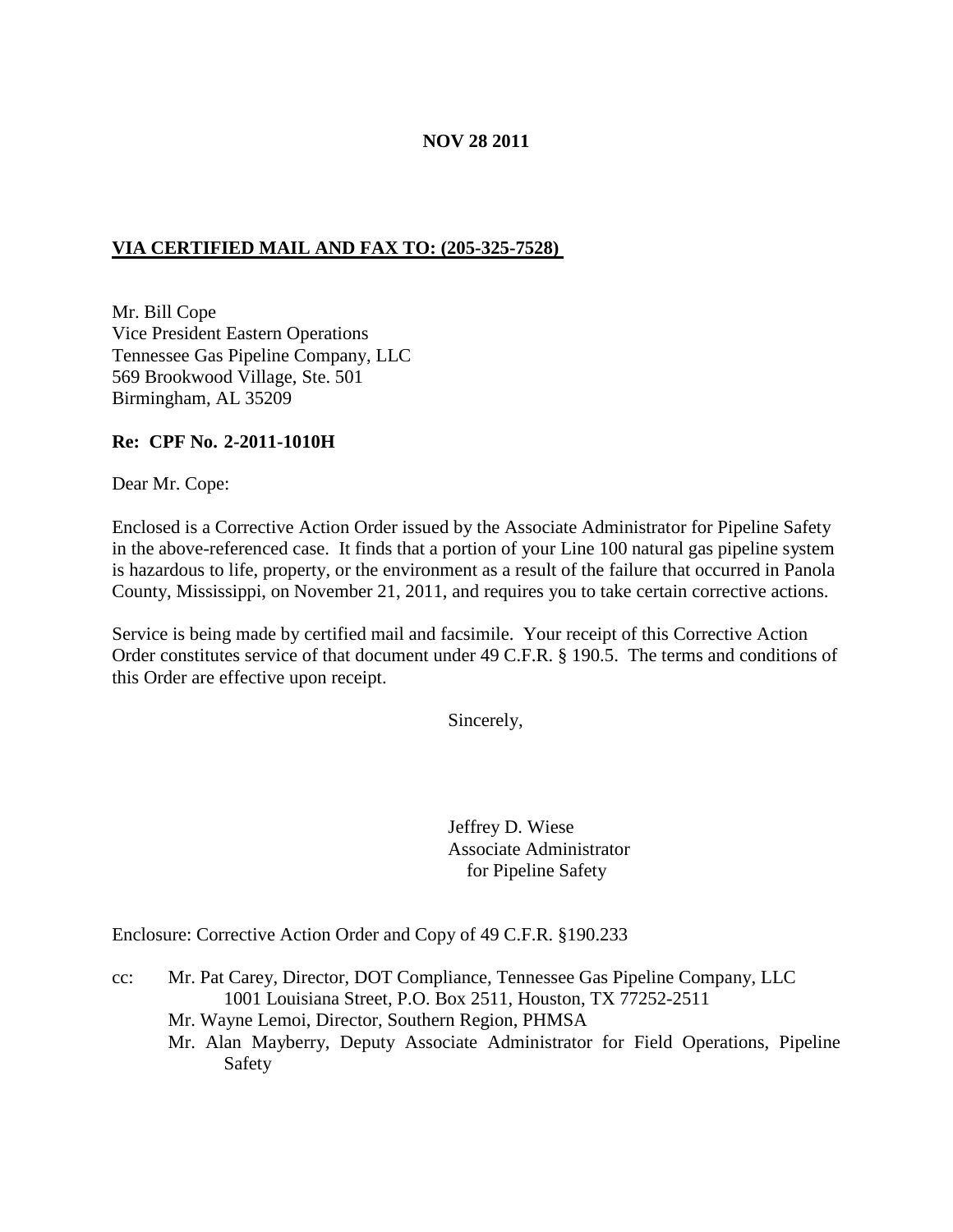## **U.S. DEPARTMENT OF TRANSPORTATION PIPELINE AND HAZARDOUS MATERIALS SAFETY ADMINISTRATION OFFICE OF PIPELINE SAFETY WASHINGTON, D.C. 20590**

**)**

**)**

**)**

**In the Matter of )**

**Tennessee Gas Pipeline Company, LLC, ) CPF No. 2-2011-1010H**

**\_\_\_\_\_\_\_\_\_\_\_\_\_\_\_\_\_\_\_\_\_\_\_\_\_\_\_\_\_\_\_\_\_\_\_\_)**

**\_\_\_\_\_\_\_\_\_\_\_\_\_\_\_\_\_\_\_\_\_\_\_\_\_\_\_\_\_\_\_\_\_\_\_\_**

**Respondent. )**

# **CORRECTIVE ACTION ORDER**

I am issuing a Corrective Action Order to Tennessee Gas Pipeline Company, LLC (TGP or Respondent), a subsidiary of El Paso Corporation, under the authority provided in 49 U.S.C. § 60112. The Order requires TGP to take certain actions to protect the public, property, and the environment from the hazards associated with an 89.4-mile portion of the Line 100 System.

On November 21, 2011, one of the four parallel pipelines in the Line 100 System ruptured near Batesville, Mississippi, resulting in the release of natural gas. The escaping natural gas ignited and formed into a fireball that continued to burn for the next several hours. The local authorities evacuated approximately 20 homes. There were no reported injuries or fatalities.

The Pipeline and Hazardous Materials Safety Administration (PHMSA), Office of Pipeline Safety (OPS), Southern Region, has initiated an investigation of the incident pursuant to the authority provided in 49 U.S.C. § 60117. The cause of the rupture has not yet been determined.

# **Preliminary Findings**

- The Line 100 System is a 1,400-mile natural gas pipeline system that runs in a northeasterly direction from Texas to West Virginia.
- The Line 100 System is composed of four parallel, looped pipeline systems that are generally located in a common right-of-way (ROW): Line 100-1, Line 100-2, Line 100- 3, and Line 100-4.
- In the Batesville Area, a portion of the Line 100 System extends approximately 89.4 miles from the outlet of a compressor station in Greenville, Mississippi (Greenville CS),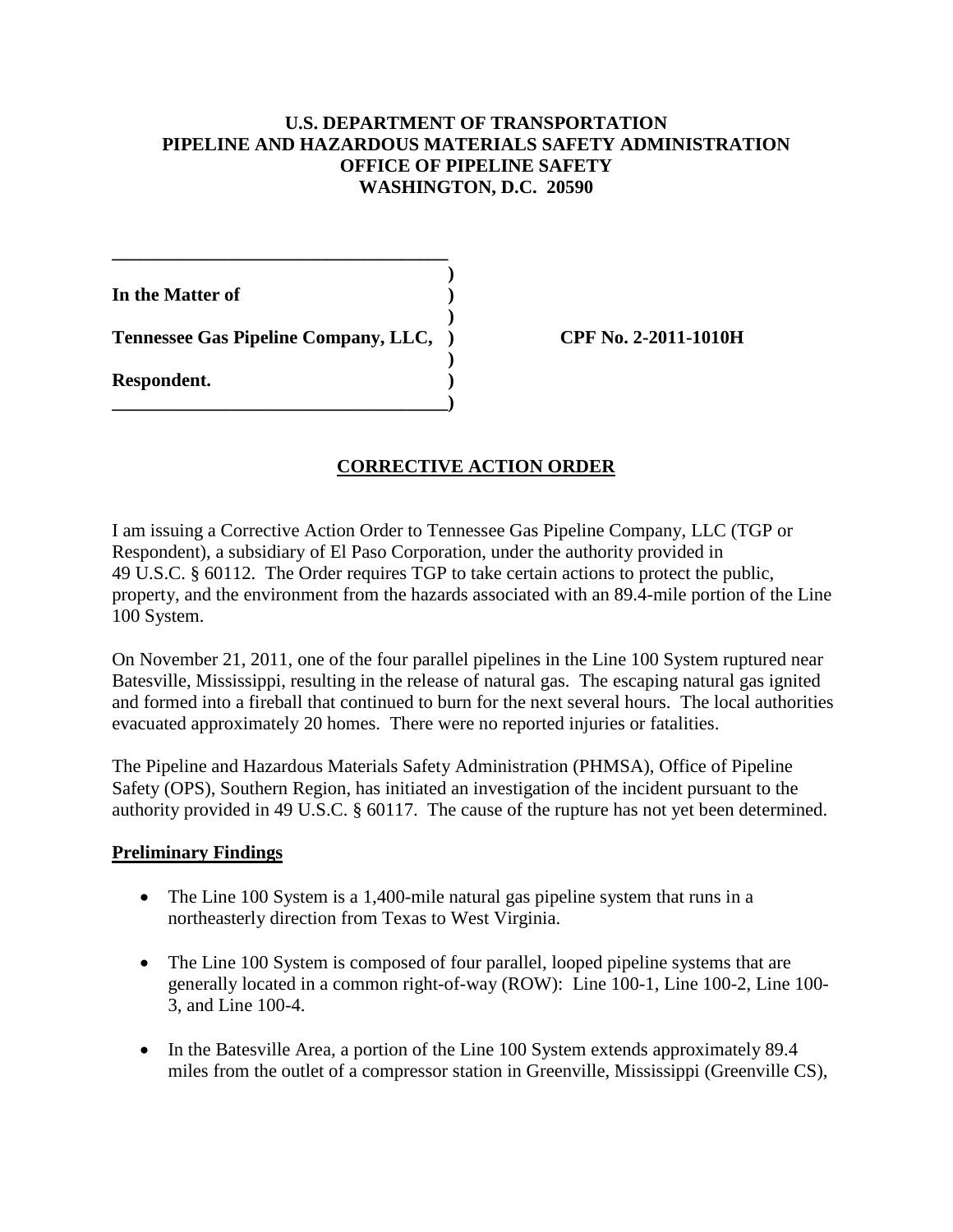through a compressor station in Batesville, Mississippi (Batesville CS), to a mainline block valve (MLV 68-1) in Marshall County, Mississippi.

- At approximately 8:33 p.m. Central Standard Time (CST) on November 21, 2011, the operator of the Batesville CS detected a change in the pressure of Line 100-1. The operator immediately notified gas control and his supervisor of that abnormal condition.
- At approximately 8:41 p.m. CST, escaping natural gas from Line 100-1 at Valve Section 63-1, Station 126+43 ignited and formed into a fireball. Line 100-1 has a wrinkle bend with a pressure-containing sleeve at that location.
- At approximately 8:45 p.m. CST, TGP personnel activated the emergency shutdown system (ESD) at the Batesville CS, which automatically closed the mainline block valves on all four of the Line 100 System pipelines at that location. The Batesville CS is approximately 2.39 miles upstream of the rupture site.
- At approximately 9:20 p.m. CST, TGP personnel manually closed MLV 64-2, the first mainline block valve on Line 100-2 downstream of the rupture site.
- At approximately 9:30 p.m. CST, TGP personnel manually closed MLV 64-1, the first mainline block valve on Line 100-1 downstream of the rupture site. The closure of MLV 64-1 isolated the ruptured section of Line 100-1.
- At approximately 11:15 p.m. CST, the local authorities extinguished the fire at Line 100-1, Valve Section 63-1, Station 126+43.
- The rupture site is situated along a rural ROW in a Class 1 location, approximately 1.5 miles from U.S. Highway 278/Mississippi Highway 6.
- At the rupture site, Line 100-1 is laterally separated from Line 100-2 by approximately 136 feet, from Line 100-3 by approximately 256 feet, and from Line 100-4 by approximately 336 feet.
- TGP has removed Line 100-1 from service.
- TGP has shut-in Line 100-2 at a pressure of approximately 602 pounds per square inch gauge (PSIG).
- Line 100-3 and Line 100-4 remain in service.
- At approximately 3:30 p.m. CST on November 22, 2011, an OPS pipeline safety investigator from the Southern Region, PHMSA, arrived at the rupture site.
- The OPS inspection indicates the following:
	- o Line 100-1 is a 24-inch natural gas pipeline constructed with API 5L X-50 steel pipe.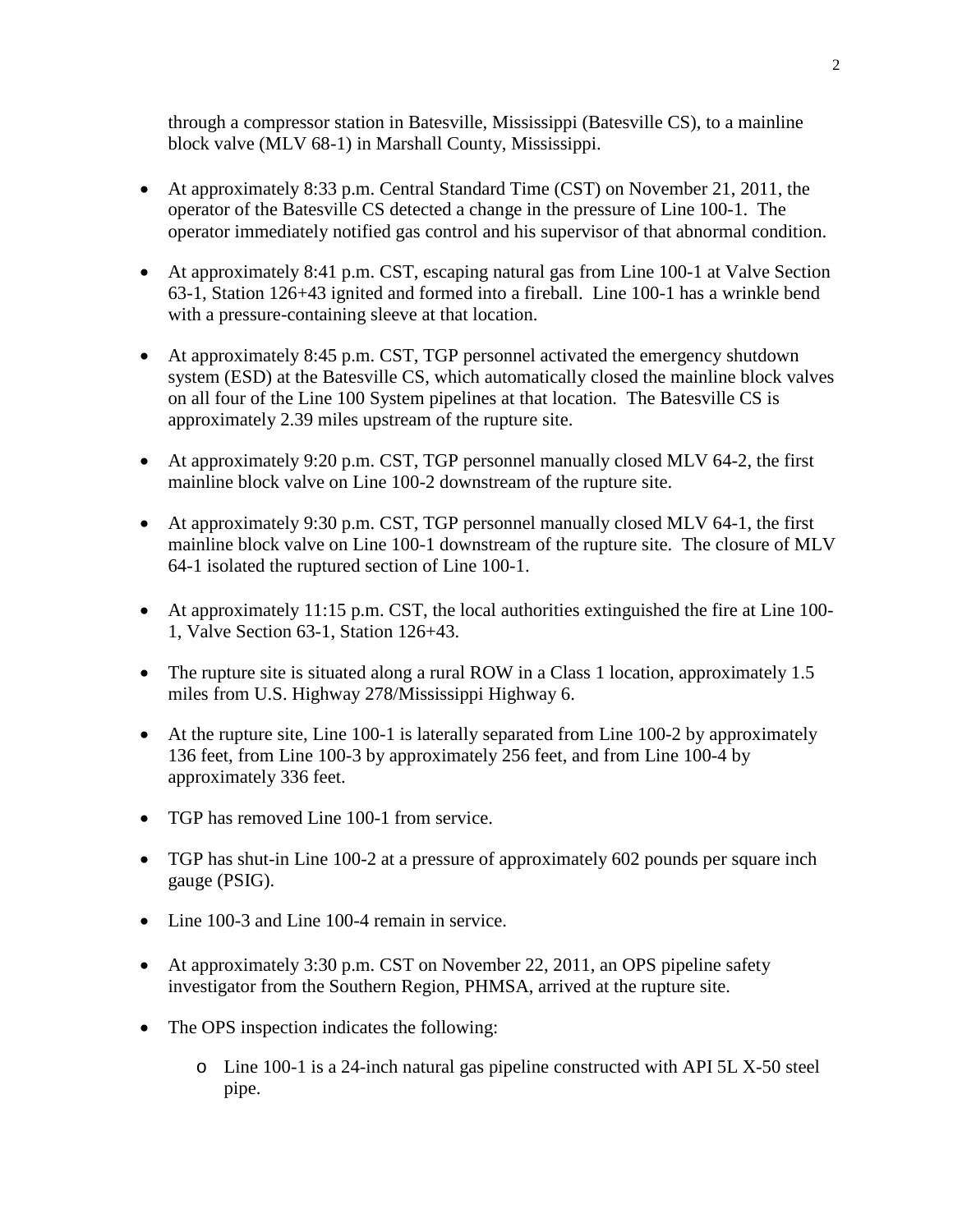- o The original installation of Line 100-1 occurred in 1944.
- o In 1946, a wrinkle bend on Line 100-1 was repaired with a field-fabricated, pressure-containing sleeve after a leak was discovered. That sleeve is placed at a low point in the line between two river weights.
- o After reviewing the results of a prior inline inspection (ILI), TGP excavated, visually inspected, recoated, and reburied the sleeve in 2000.
- o In September 2011, TGP performed another ILI of Line 100-1, including the section that contains the wrinkle bend and sleeve, with a high-resolution magnetic flux leakage/deformation tool.
- o TGP received the results from the September 2011 ILI inspection on the date of the rupture.
- o The November 21, 2011 rupture of Line 100-1 occurred at the wrinkle bend with the pressure-containing sleeve. The depth of cover at that location was approximately 10 feet at that time.
- o The maximum allowable operating pressure (MAOP) of Line 100-1 is 750 PSIG, as established based on the 5-year highest operating pressure prior to July 1970 and confirmed by hydrostatic pressure tests conducted in 1966/1967, 1983, 1989, 2005, and 2011.
- o The actual operating pressure of the affected portion of Line 100-1 at the time of the rupture was 748 PSIG.
- TGP is currently excavating and dewatering the rupture site.
- TGP has not determined whether the conditions that caused the November 21, 2011 rupture exist on other portions of the Line 100 System.
- On November 16, 2011, a failure occurred on TGP's Line 200 System in Morgan County, Ohio. The Associate Administrator has issued a Corrective Action Order to TGP as a result of that failure.
- On November 23, 2011, the National Transportation Safety Board (NTSB) sent PHMSA a request for information about the November 21, 2011 failure. Specifically, NTSB asked whether Line 100-1 had been subjected to hydrostatic pressure testing or inline inspections, for information on the distance between the rupture site and the nearest mainline shutoff valve, and for an estimate of the time that TGP took to close those shutoff valves after discovery of the rupture.
- TGP is a subsidiary of El Paso Corporation, which is in the process of being purchased by Kinder Morgan Pipelines, subject to regulatory approvals.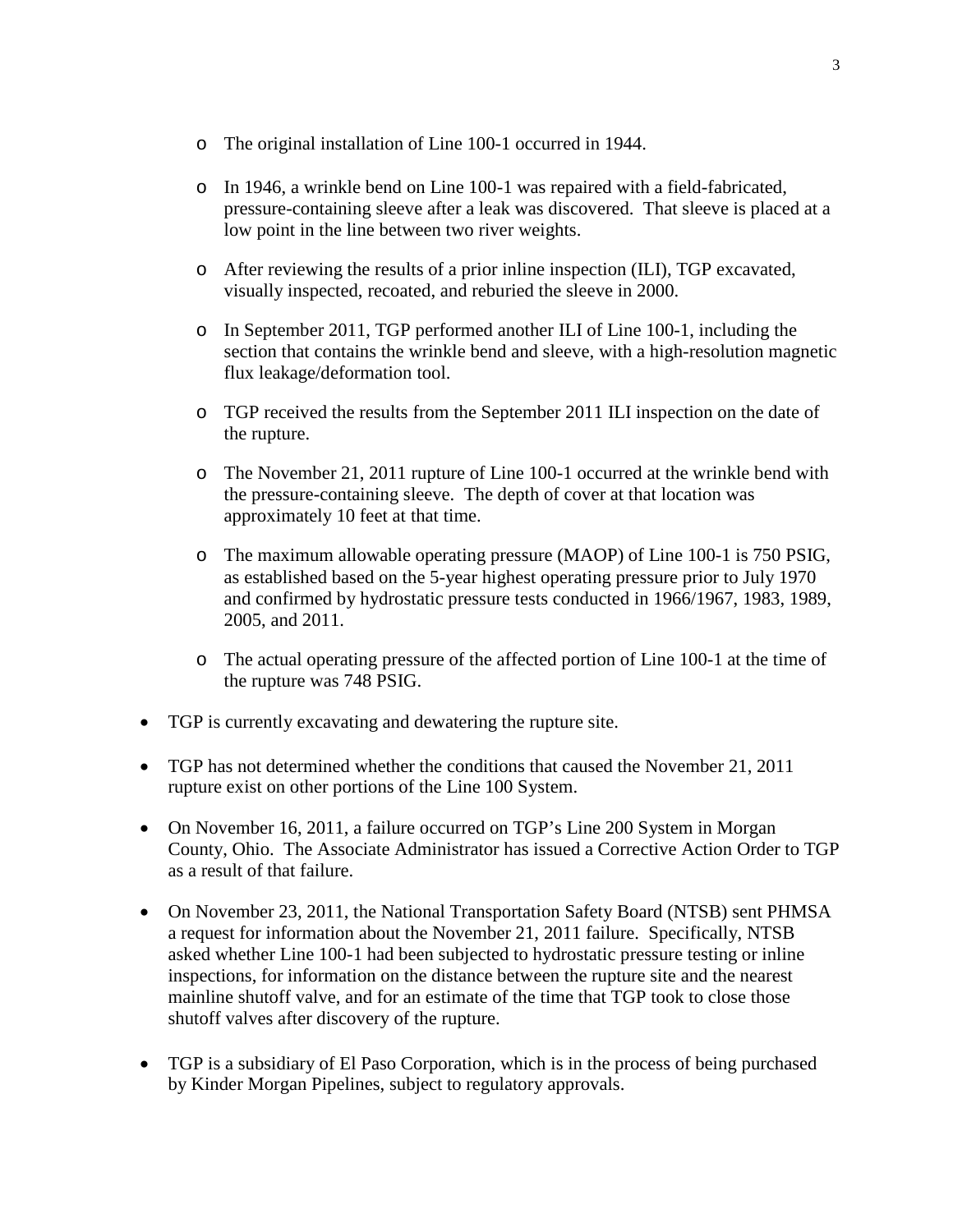### **Determination of Necessity for Corrective Action Order and Right to Hearing**

Under 49 U.S.C. § 60112 and 49 C.F.R. § 190.233, the Associate Administrator may issue a corrective action order after providing reasonable notice and the opportunity for a hearing if he finds that a particular pipeline facility is or would be hazardous to life, property, or the environment. The terms of such an order may include the suspended or restricted use of a pipeline facility, physical inspection, testing, repair, replacement, or any other action as appropriate. The Associate Administrator may also issue a corrective action order without providing any notice or the opportunity for a hearing if he finds that a failure to do so expeditiously will result in likely serious harm to life, property or the environment. The opportunity for a hearing will be provided as soon as practicable after the issuance of the CAO in such cases.

After evaluating the preliminary findings, I find that the continued operation of Line 100-1 without corrective measures would be hazardous to life, property, and the environment. The portion of Line 100-1 that failed is more than 60 years old, and its installation and subsequent repair occurred more than 20 years before the issuance of the minimum federal standards for natural gas pipeline systems. The rupture also resulted in a fire that burned for several hours and necessitated the evacuation of approximately 20 homes. TGP has not yet determined whether the conditions that caused the failure exist on other portions of the Line 100 System, a 1,400 mile pipeline that extends from Texas to West Virginia. TGP also experienced another failure on its Line 200 System in Morgan County, Ohio, on November 16, 2011. NTSB has asked PHMSA for information about both of these incidents.

Considering the age of the pipe, the circumstances surrounding the rupture, the proximity of the Line 100-1 to populated areas and public roadways, the hazardous nature of the product being transported, the remaining uncertainties as to the cause of the rupture, the ongoing status of the OPS failure investigation, the recent occurrence of other failures on TGP's natural gas pipeline systems, and the inquires made by NTSB, I find that a failure to issue this Order expeditiously to require immediate corrective action would result in likely serious harm to life, property, and the environment. Accordingly, this Corrective Action Order mandating immediate corrective action is issued without prior notice and opportunity for a hearing. The terms and conditions of this Order are effective upon receipt.

Within 10 days of receipt of this Order, Respondent may request a hearing, to be held as soon as practicable, by notifying the Associate Administrator for Pipeline Safety in writing, delivered personally, by mail or by telecopy at (202) 366-4566. The hearing will be held in Atlanta, Georgia, or Washington, D.C., on a date mutually convenient to PHMSA and Respondent.

After receiving and analyzing additional data in the course of this investigation, PHMSA may identify other corrective measures that need to be taken. Respondent will be notified of any additional measures required and amendment of this Order will be considered. To the extent consistent with safety, Respondent will be afforded notice and an opportunity for a hearing prior to the imposition of any additional corrective measures.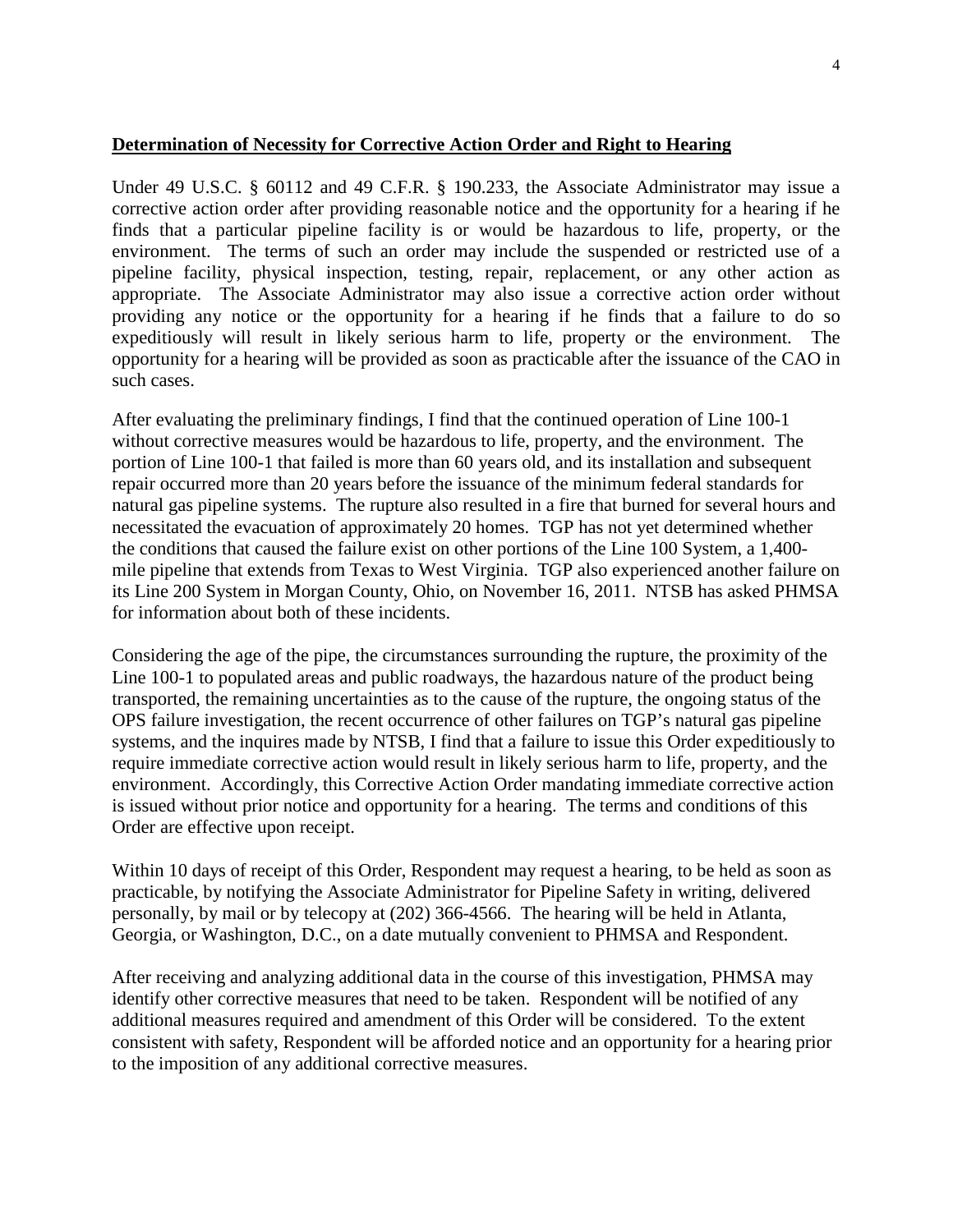## **Required Corrective Action**

Pursuant to 49 U.S.C. § 60112, I hereby order TGP to immediately take the following corrective actions on Line 100-1:

- 1. The "Affected Pipeline" means the 89.4-mile portion of Line 100-1 that extends from the outlet of the Greenville Compressor Station (Station 54) to main line valve MLV 68-1.
- 2. The "Isolated Segment" means the 9.16-mile section of Line 100-1 that extends from the Batesville Compressor Station to MLV 64-1. The Isolated Segment is the portion of the Affected Pipeline that was removed from service immediately after the November 21, 2011 rupture and which must remain out of service until a restart plan is submitted and approved by the Director, Southern Region in accordance with Items 4 and 5.
- 3. The operating pressure along the Affected Pipeline must not exceed eighty percent (80%) of the actual operating pressure in effect immediately prior to the rupture (i.e., TGP will reduce, if required, and maintain a 20% pressure reduction in the operating pressure along the entire length of the Affected Pipeline). This pressure restriction will remain in effect until written approval to increase the pressure or return Line 100-1 to its pre-failure operating pressure is obtained from the Director pursuant to Item 17 or 18. By December 1, 2011, TGP must provide the Director with a list of the actual operating pressure at the Greenville and Batesville Compressor Stations on Line 100-1 at the time of failure, and the reduced discharge pressure settings at each compressor station.
- 4. TGP must not operate the Isolated Segment until authorized to do so by the Director, Southern Region.
- 5. Prior to resuming operation of the Isolated Segment, TGP must develop and submit a written re-start plan for prior approval to the Director, OPS Southern Region, Pipeline and Hazardous Materials Safety Administration, 233 Peachtree Street, Suite 600, Atlanta, GA 30303. The restart plan must include actions to confirm the integrity of the Isolated Section.
- 6. After receiving authorization from the Director to restart the Isolated Segment, the pressure must not exceed 598 PSIG at any point in the Affected Pipeline. This pressure restriction will remain in effect until written approval to increase the pressure or return the pipeline to its pre-failure operating pressure is obtained from the Director pursuant to Item 17 or 18.
- 7. Within 45 days of receipt of this Order, complete mechanical and metallurgical testing and failure analysis of the failed pipe, including analysis of soil samples and any foreign materials. Complete the testing and analysis as follows: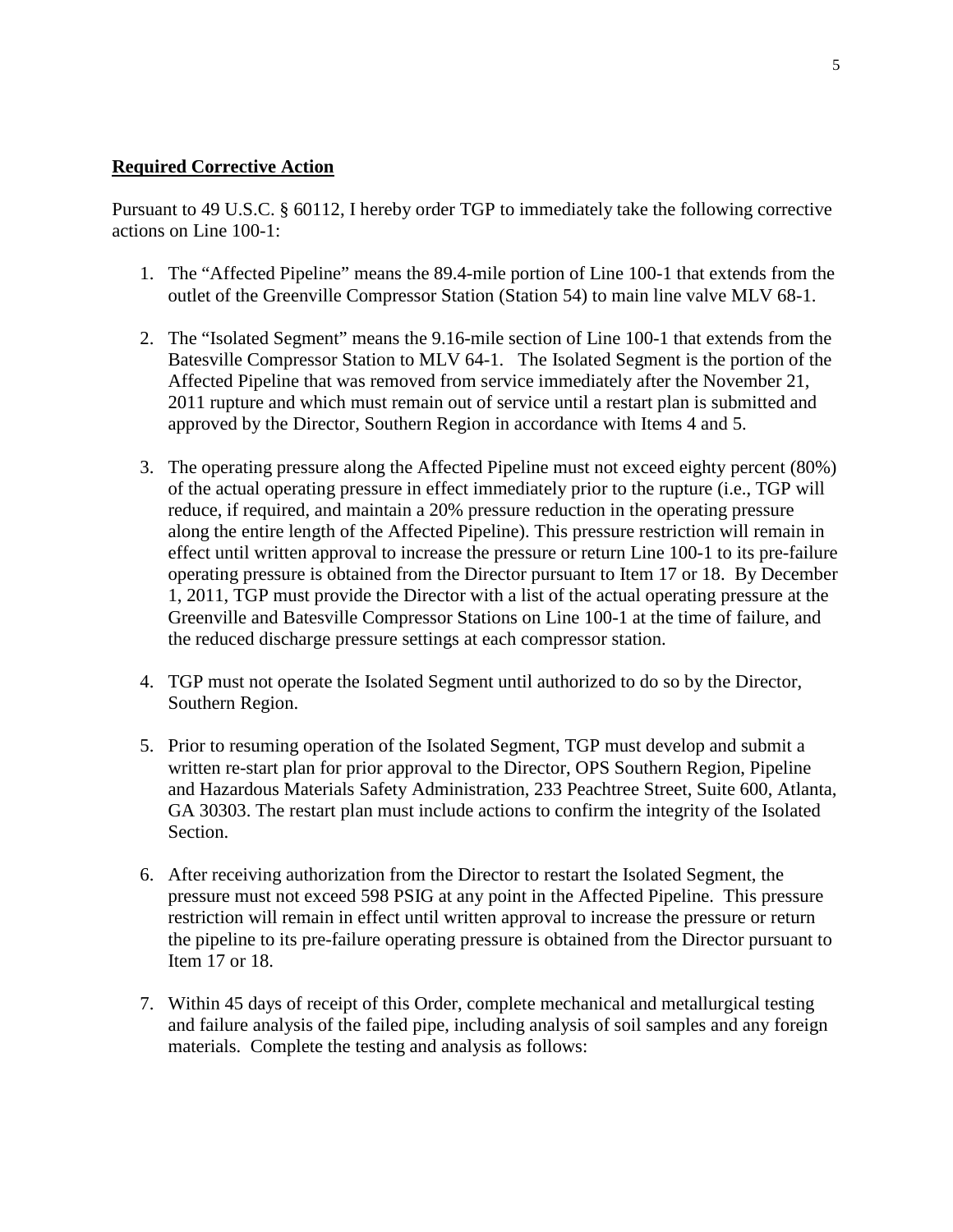A. Document the chain-of-custody when handling and transporting the failed pipe section(s) and other evidence from the failure site;

B. Utilize the mechanical and metallurgical testing protocols, including the testing laboratory approved by the Director;

C. Prior to commencing the mechanical and metallurgical testing, provide the Director with the scheduled date, time, and location of the testing to allow a PHMSA representative to witness the testing; and

D. Ensure that the testing laboratory distributes all resulting reports in their entirety (including all media) whether draft or final, to the Director at the same time as they are made available to TGP.

- 8. Within 15 days following receipt of this Order, submit a report to the Director identifying any sections of the Affected Pipeline where any buildings intended for human occupancy are within the Potential Impact Radius (as defined in 49 C.F.R. § 192.903), all road and railway crossings, all High Consequence Areas (as provided in 49 C.F.R. §§ 192.903- 192.905), and all Class 2, 3 and 4 locations.
- 9. Within 30 days of receipt of this Order, perform an aerial instrument or ground instrumented leakage survey of the Affected Pipeline. Investigate all leak indications and remedy all leaks discovered. Submit documentation of this survey to the Director within 45 days of receipt of this Order.
- 10. Within 90 days following receipt of this Order, complete a failure root cause analysis (RCA) for the November 21, 2011 rupture, which is supplemented and facilitated by an independent third-party acceptable to the Director. Elements of the RCA must include but are not limited to: a scoping document of the RCA; procedures associated with the RCA; the methods used for the analysis and updates on each method as it progresses; and a study and analysis of environmental and other factors that may have caused stresses on the pipeline contributing to the failure. The RCA must document all contributory factors and the decision-making process. A final report of the RCA results must be submitted to the Director, including any lessons learned and whether the findings are applicable to other locations and pipelines within the TGP pipeline system.
- 11. Within 90 days of receipt of this Order, submit to the Director for approval an Integrity Verification and Remediation Plan (IVRP) to investigate, evaluate, and remediate the Line 100-1 pipeline. The IVRP will include, at a minimum, the following actions:

A. Identify all pipe in the Affected Pipeline with characteristics similar to the contributing factors identified for the November 21, 2011 failure;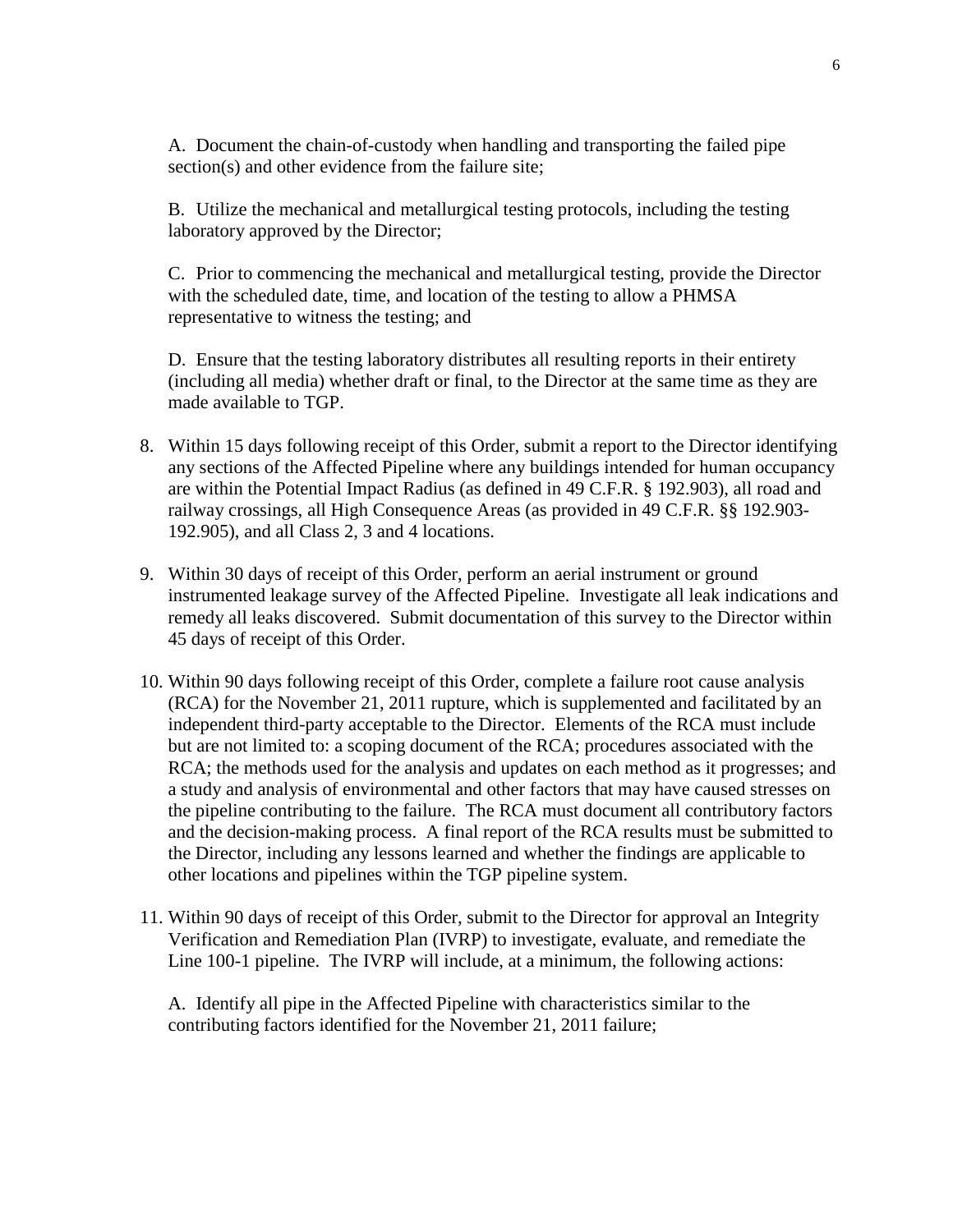B. Perform an evaluation of the Affected Pipeline based on the findings of the mechanical and metallurgical study performed as required by Item 7 and of the RCA required by Item 10.

C. Determine if conditions similar to those contributing to the failure are likely to exist elsewhere on the Affected Pipeline;

D. Develop and implement an integrity testing plan. The integrity testing plan must address all factors known or suspected in the failure, including, but not limited to, internal inspection tool surveys, pressure testing, and remedial action. The type of internal inspection tools or other testing used must be technologically appropriate for assessing the system based on the types of failure(s) that occurred on November 21, 2011, with an emphasis on identifying and evaluating: 1) anomalies associated with wrinkle bends repaired by sleeves and 2) dents, gouges, and grooves repaired by sleeves. Previous testing results may be used if approved by the Director.

E. Provide a detailed description of the inspection and repair criteria to be used in the field evaluation of the anomalies that are excavated, to include a description of how any defects are to be graded (if appropriate) and a schedule for repairs or replacement;

F. Remediate any pipe in the Affected Pipeline identified as having the potential to fail as soon as conditions permit, focusing on areas where there is a potential threat to life, property or the environment;

G. A process for extending the IVRP to the entire length of Line 100-1 and to Lines 100- 2, 100-3, and 100-4 should the results of the evaluation, testing, and remediation indicate a potential systemic issue on the Line 100 System; and

H. Provide a proposed schedule for completion of the actions required by paragraphs (A) through (G) of this Item.

- 12. The IVRP will be incorporated into this Order. Revise the IVRP, as necessary, to incorporate the results of actions undertaken pursuant to this Order and whenever necessary to incorporate new information obtained during the failure investigation and remedial activities. Submit any such plan revisions to the Director for prior approval. The Director may approve plan elements incrementally.
- 13. Implement the IVRP as it is approved by the Director, including any revisions to the plan.
- 14. Submit quarterly reports to the Director that: (1) include all available data and results of the testing and evaluations required by this Order, and (2) describe the progress of the repairs or other remedial actions being undertaken. The first quarterly report for the period from November 21 through December 31, 2011, must be submitted by January 31, 2012. Each subsequent quarterly report must be submitted by the last day of the month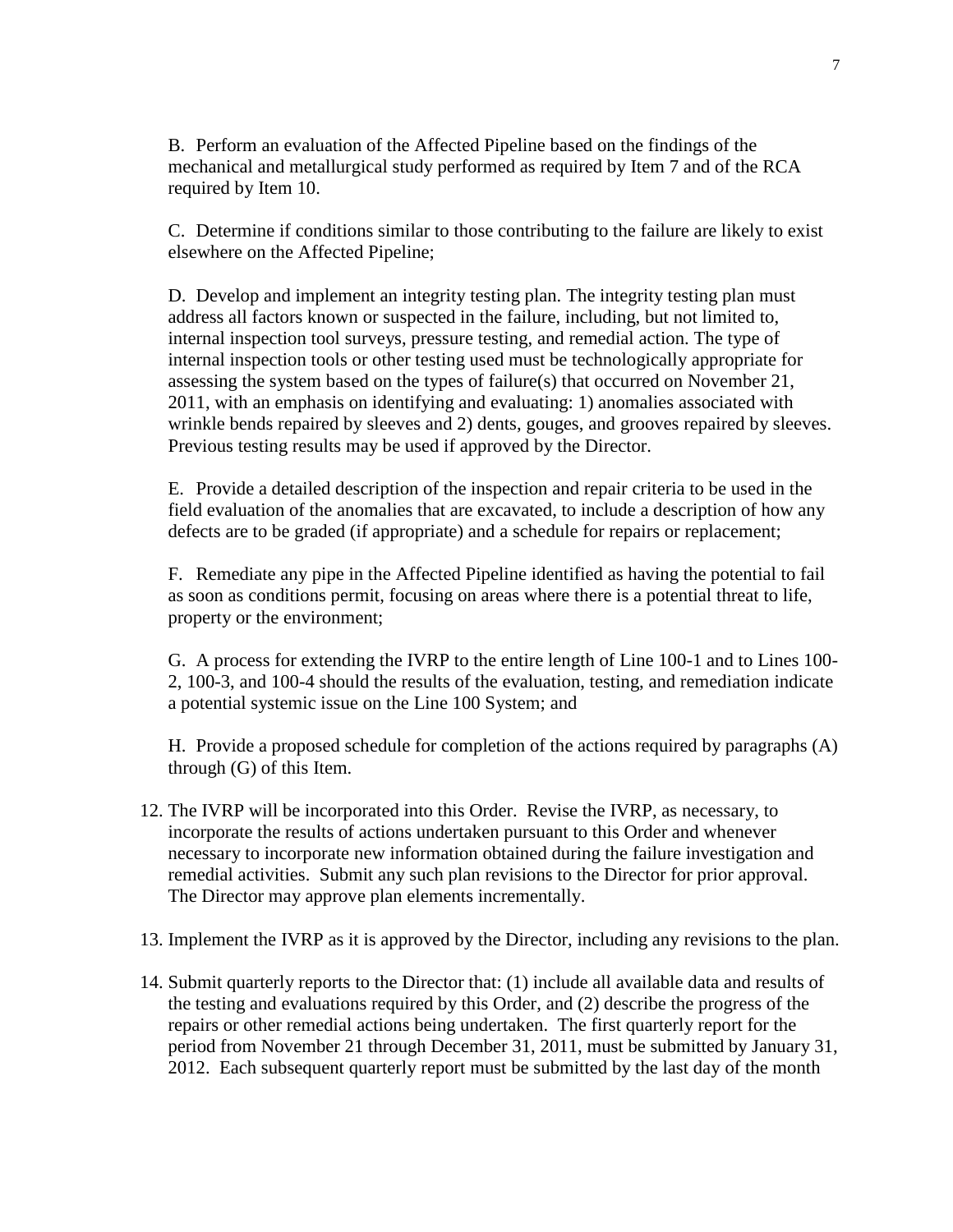following the last month of the quarter; e.g. April 30, 2012, for the first quarter of 2012, and July 31, 2012, for the second quarter of 2012.

- 15. It is requested but not required that TGP maintain documentation of the costs associated with implementation of this Corrective Action Order. Include in each quarterly report submitted, the to-date total costs associated with: (1) preparation and revision of procedures, studies and analyses; (2) physical changes to pipeline infrastructure, including repairs, replacements and other modifications; and (3) environmental remediation, if applicable.
- 16. With respect to each submission that under this Order requires the approval of the Director, the Director may: (a) approve, in whole or part, the submission; (b) approve the submission on specified conditions; (c) modify the submission to cure any deficiencies; (d) disapprove in whole or in part, the submission, directing that TGP modify the submission, or (e) any combination of the above. In the event of approval, approval upon conditions, or modification by the Director, TGP must proceed to take all action required by the submission as approved or modified by the Director. If the Director disapproves all or any portion of the submission, TGP must correct all deficiencies within the time specified by the Director, and resubmit it for approval.
- 17. The Director may allow the permanent removal of the pressure restriction set forth in Item 3 upon a written request from TGP demonstrating that the hazard has been abated and that restoring the pipeline to its pre-failure operating pressure is justified based on a reliable engineering analysis showing that the pressure increase is safe considering all known defects, anomalies and operating parameters of the pipeline.
- 18. The Director may allow the temporary removal or modification of the pressure restrictions set forth in Item 3 upon a written request from TGP demonstrating that temporary mitigative and preventive measures are implemented prior to and during the temporary removal or modification of the pressure restriction. The Director's determination will be based on the failure cause and provision of evidence that preventative mitigative actions taken by the operator provide for the safe operation of the pipeline segment during the temporary removal or modification of the pressure restriction. Appeals of determinations by the Director will be decided by the Associate Administrator for Pipeline Safety.
- 19. The Director may grant an extension of time for compliance with any of the terms of this Order upon a written request timely submitted demonstrating good cause for an extension.

The actions required by this Corrective Action Order are in addition to and do not supersede or waive any requirements that apply to Respondent's pipeline system under 49 C.F.R. Part 192, any other order issued to Respondent under authority of 49 U.S.C. § 60101 et seq., or any other provision of Federal or State law.